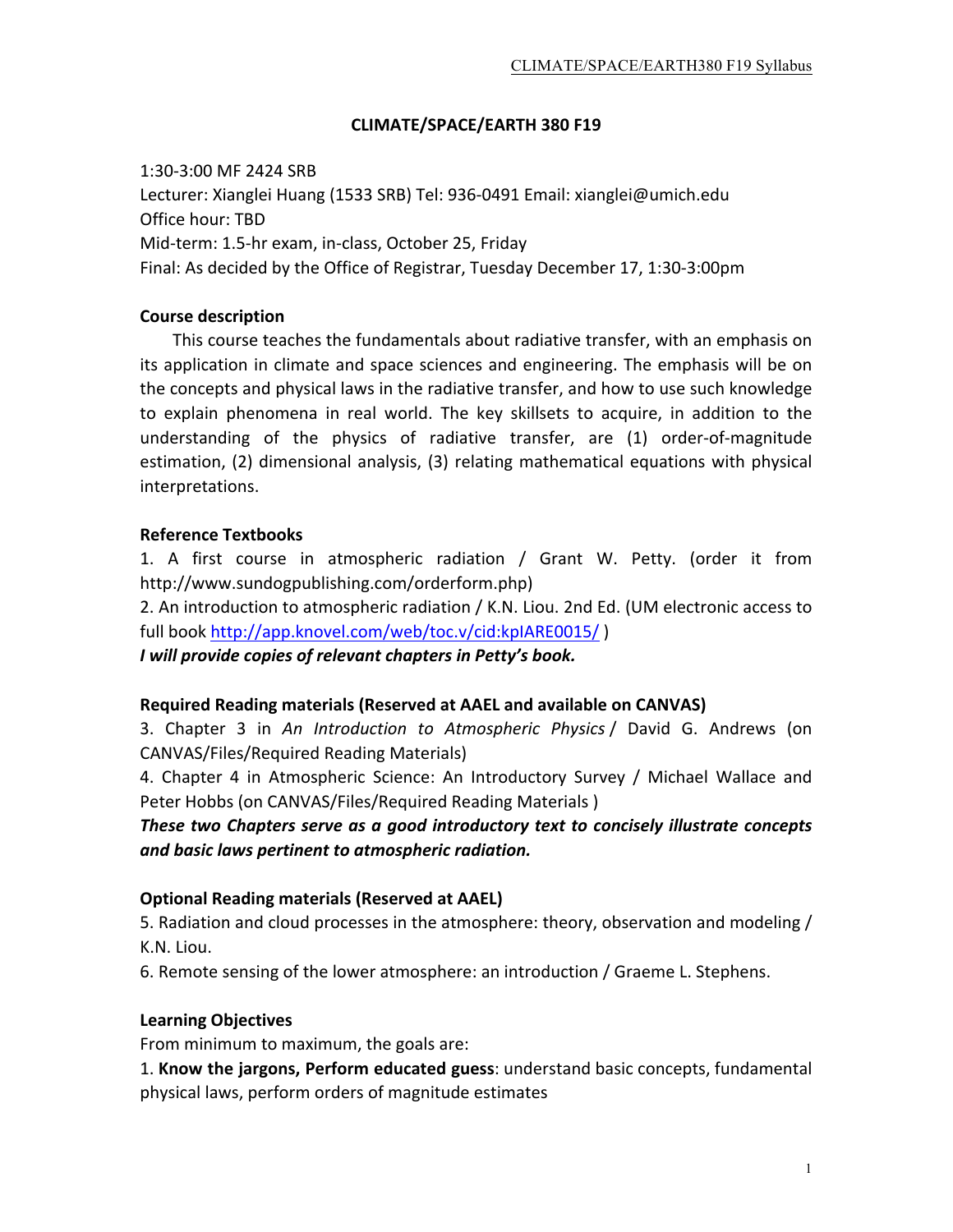2a. **Know the procedures:** Conceptual flow charts of how to conduct radiative transfer calculation 

2b. **Know the big pictures:** The role played by radiative transfer in the climate system and space science, and its interaction with other components; the role of radiative transfer in the remote sensing (know the big pictures)

3. **Know the frontiers:** understand contemporary issues and challenges in 2a & 2b

# **Skill Development Objectives**

1. Apply the knowledge to qualitatively interpret relevant phenomena

2. Develop "physical intuition": Scaling analysis, order-of-magnitude estimate Dimensional analysis

3. Cultivate ability of quick learning (from "blocks" to "big pictures")

4. "Math in the physics": First physics, then express it in math

## **Lecturing Schedule**

I: [3 lectures] Sep 6-13

Logistics and course policy. Review of relevant basic concepts/physical laws:

Harmonic wave, interaction of waves, electromagnetic wave, photon and the wave-particle duality, electromagnetic spectrum. The first law of thermodynamics, ideal gas law. Background knowledge of atmosphere: structure and composition of upper and lower atmospheres.

## II: [4-6 lectures] Sep 16 - Oct 04

Basic radiometric quantities; terminology and unit. Basic physical processes of radiative transfer and relevant physical laws. The concept of thermal dynamical equilibrium. The equation of radiative transfer.

III: [2 lectures] Oct 07-11

Facts about the gas molecular spectroscopy. Major absorption features of atmospheric gases. 

## IV: [3-4 lectures] Oct 18 - Nov 01

The essence of longwave radiative transfer. Solution for the 1-layer atmosphere longwave radiative transfer. The concept of weighting function. The fact about longwave flux and heating rate for clear-sky atmosphere.

## V: [3-4 lectures] Nov04 - Nov 15

Interference and diffraction of waves. Basic concepts about electromagnetic scattering. Light scattering by molecules and particles. Rayleigh scattering. Mie scattering.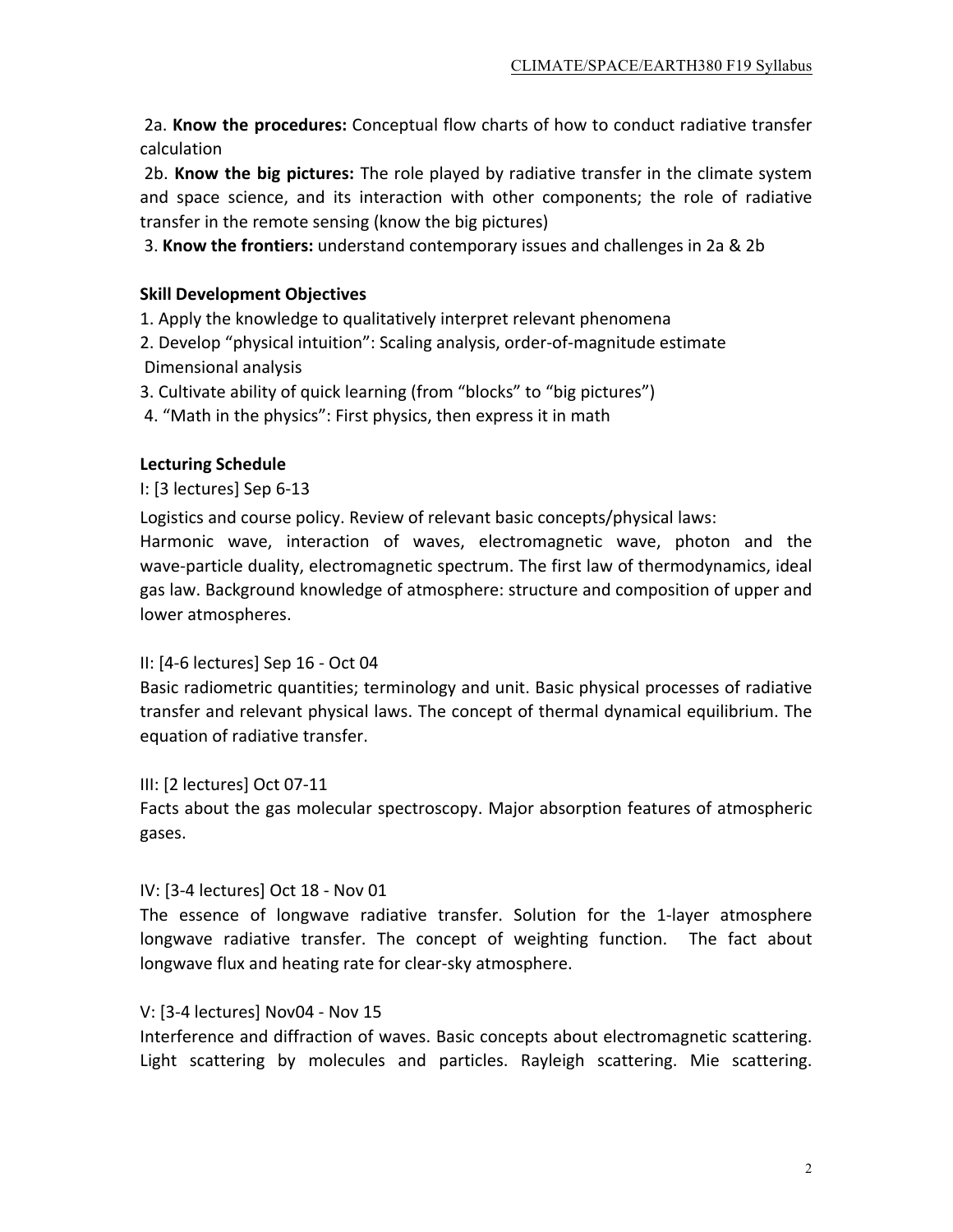Geometric optics. Scattering limits.

VI: [3-4 lectures] Nov18 - Dec 02

Single scattering approximation. Qualitative depiction of multiple scattering. Two-stream treatment of multiple scattering.

VII: [1-2 lectures] Dec 06-09

Application of atmospheric radiation: remote sensing and numerical modeling.

Note: 1-2 lectures might be used to review problem sets and relevant concepts/skills

### **Course Policy and Information**

a) Grading: 45% problem sets; 20% mid-term; 20% final; 7% short essay; 8% class performance. 

Numeric-to-Letter Grade Conversion available on Canvas and copied below.

| Numeric to Letter Grade Conversion Table |       |
|------------------------------------------|-------|
| >92                                      | $A+$  |
| 85-92                                    | Α     |
| $77 - 85$                                | $A-$  |
| 70-77                                    | $B+$  |
| 65-70                                    | B     |
| 60-65                                    | B-    |
| 55-60                                    | $C+$  |
| 50-55                                    | C     |
| 45-50                                    | $C -$ |
| 40-45                                    | D     |
| $35 - 40$                                | F     |
| $35$                                     | F     |

Grading Standard:

Above conversion table is based on previous 380 classes that I have taught in last 10 years. In this context,

- $\circ$  "B" designates expected "average" work
- o "A-" designates expected "good" work
- o "A+" designates truly "excellent" work

b) Exams: both closed book exams. I will provide **samples of exams** before each actual exam.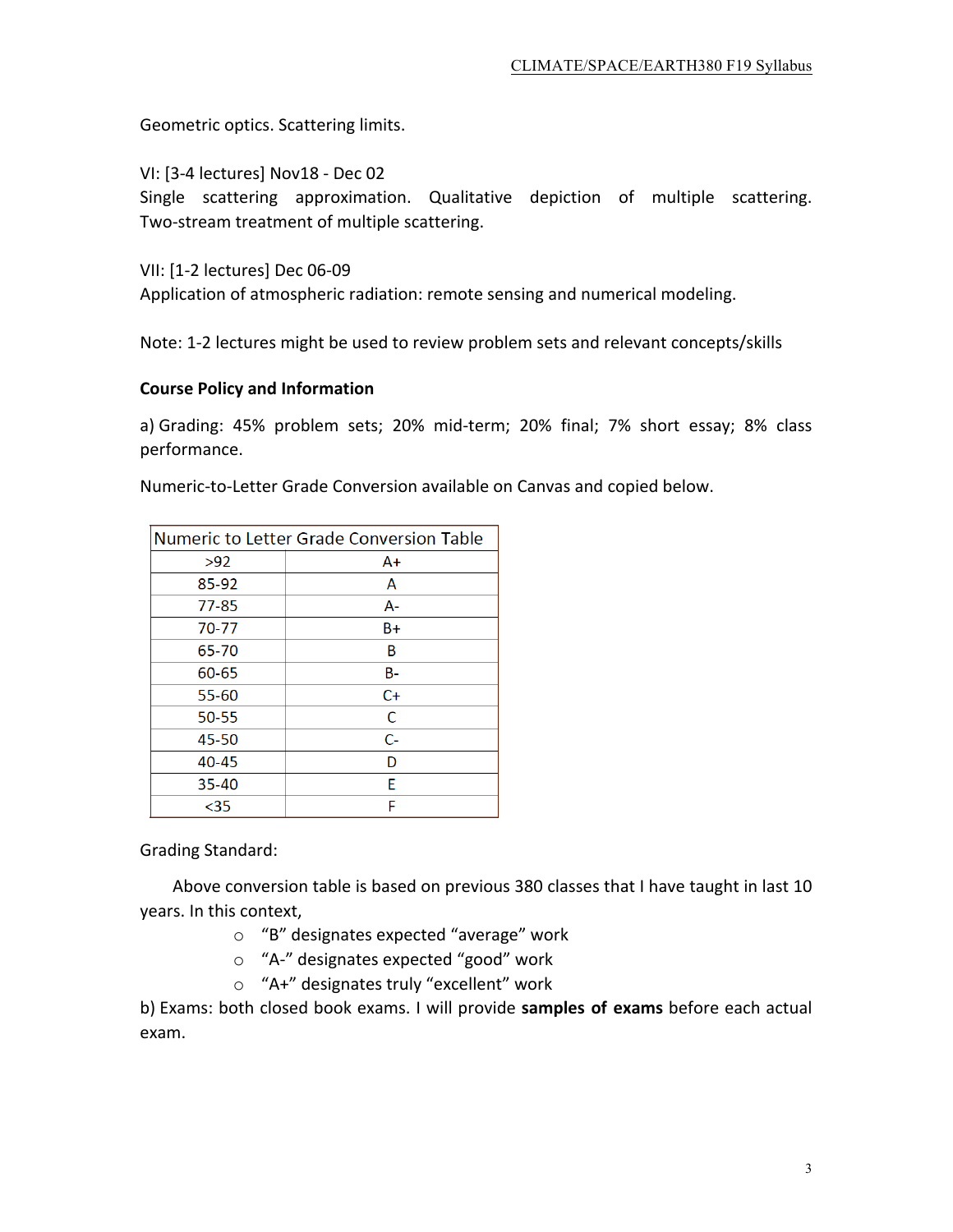c) Short Essay: write a short essay to explain either a phenomenon or a term/jargon used in your field with relevance to radiative transfer learned in the class. Requirements: 

(1). No more than two paragraphs (references excluded). In total everything must fit into one letter-size page with a font size no less than 11.

(2). Clearly yet succinctly describe the phenomenon or term. You can treat it as if you were asked to write an extended item for a glossary (e.g. http://glossary.ametsoc.org/wiki/Main\_Page) 

(3). Your explanation of the phenomenon or term must have relevance to radiative transfer knowledge discussed in the class.

(4). It is not encourage choosing a term that has been fully explained in the class.

**Timeline:** (1) By November  $1<sup>st</sup>$ , please email me which term/phenomenon you are to write about. I will compile a list and, if necessary, coordinate with you to avoid duplicated topics.

(2) The short essay will be due on December 11, Wednesday with electronic submission to me.

(3) If you want feedback from me for your draft of essay, please email me no later than November 27 (the day before Thanksgiving break).

**Grading standards**: Relevance to the class (20%); clarity of the writing (40%); technical correctness (40%).

I will provide more detailed rubrics for this grading as it is close to the end of semester. In my view, it is crucial for you to learn to communicate your ideas effectively, correctly, and clearly in writing. Most people find writing much more difficult than talking. Although I may know what you're trying to express because I have heard you discuss your ideas during class or in office hours, I will evaluate your written work on the basis of how well and how correctly the words on the page communicate your ideas. Developing such writing skill will help you to succeed in your remaining classes, in graduate or professional school, and in the workplace.

d) Homework

Weekly (occasionally bi-weekly) homework, normally due on Friday. 6-8 problem sets in total. No homework due in the exam weeks.

Late homework policy: For the fairness of all students, generally no grade for late homework as time management is also a key skill to acquire in the college. Under exceptional and justifiable circumstances, an extension can be granted. Request with enough justification for such extension must be sent to the lecturer at least 24 hours before the due time, and it is up to lecturer to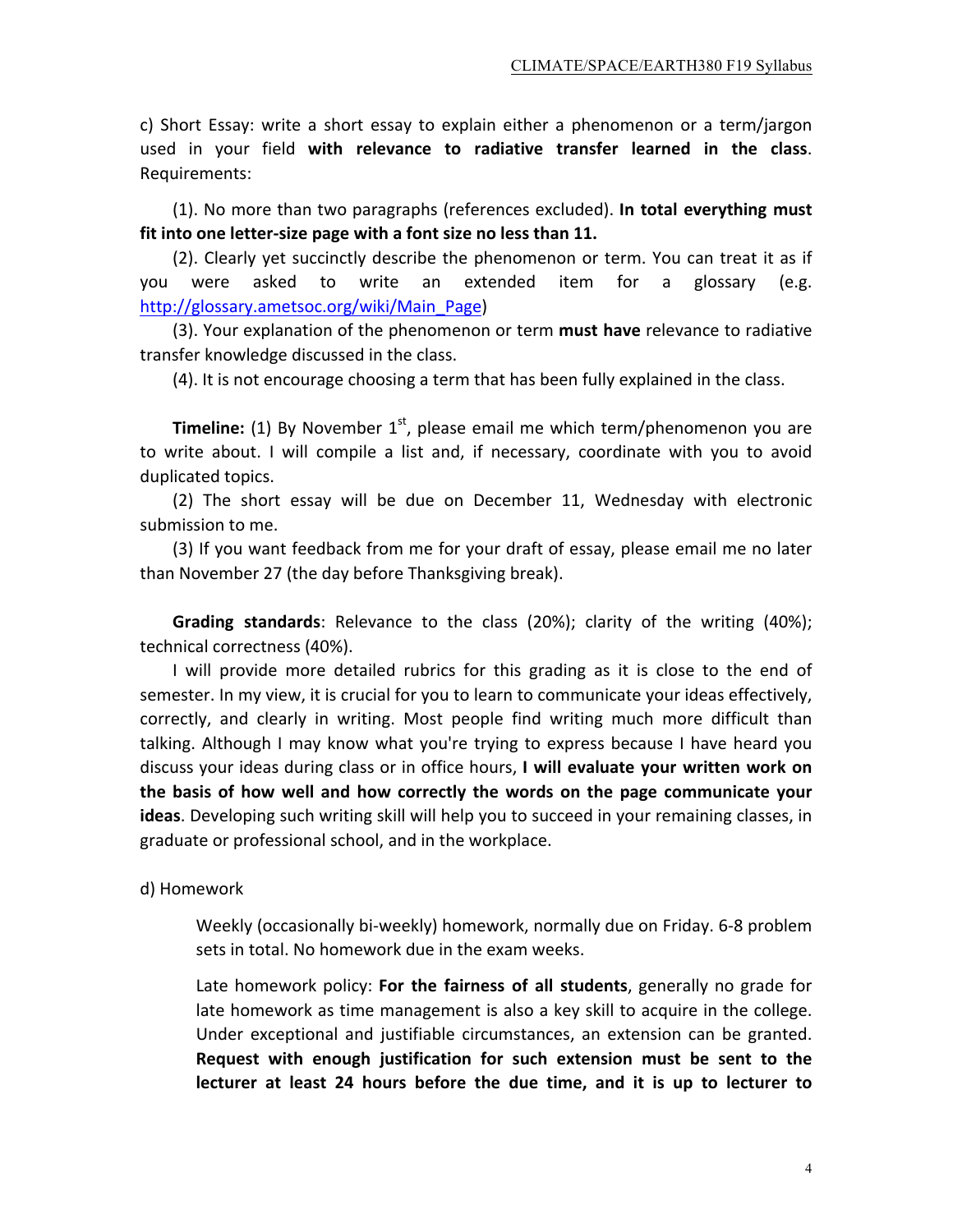**approve it or not. I will respond as soon as I can for such request.** Once approved, the extension is usually no more than one week.

**Homework** is always due at the beginning of each lecture. A student should turn in homework right after entering the classroom. Homework turned in 5 minutes after the entrance to the classroom is deemed as late homework and will not be accepted.

e) Collaboration policy**:** 

1) You can discuss and collaborate with classmates or whomever you want. However, for every word/derivation/calculation, every line of code, and every plot in the homework that you turn in, they MUST be from your own.

2) Borrowing problem solutions or graded homework from students attending **the previous CLIMATE380** is a direct violation of the Honor Code. An honor code pledge has to be signed and attached with each homework submission.

3) Directly "Copy & Paste" sentences from websites (e.g., google, yahoo, wiki) or other sources is **NOT** tolerated and **IS** a violation of the Honor Code.

4) If any of the above is violated, according to the Honor Code, it directly goes to the Honor Code committee and will be up to their decision.

#### f) Attendance policy

It is expected that students attend all lectures. If you are to miss lectures for legitimate reasons, please try your best to notify me in advance.

- 1) Close engagement with the reading assignments, lectures and in-class discussion and exercise are all crucial parts of learning. Therefore, attending class is critical for your own success and for the success of the course.
- 2) I will excuse your absence if you bring me a note from a doctor or health professional, a signed letter from a University team or program, or documentation of a family emergency.
- 3) You may miss **two** class sessions without penalty.
- 4) Once you have reached your limit of two unexcused absences, I will lower your class performance by 10% for each additional absence.
- 5) If you miss a class, please ask another student to share his/her notes and tell you about what you. I can also be of help during office hour for such make-up.

## g) Office hour

The time for office hour will be decided at the first class. The goal is to find a 1-2 hour slot that everyone is available, at least for part of it. I understand your daily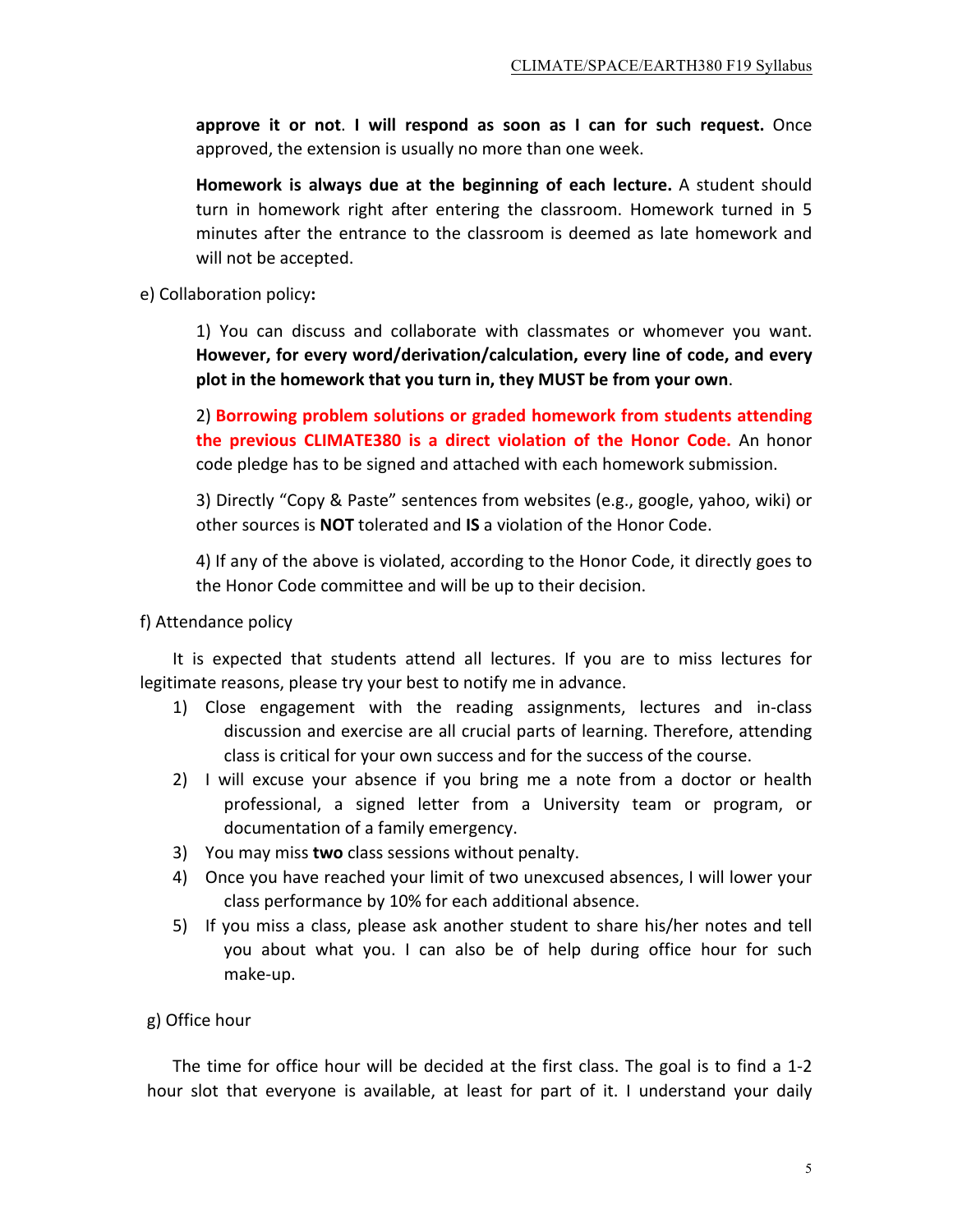schedule might change during the semester. If your schedule does have a conflict with the office hour, please email me so we can arrange another time to meet and discuss course-related questions that you have.

h) Religious Observances

If a class session or due date conflicts with your religious holidays, please notify me so that we can make alternative arrangements. In accordance with UM policy on religious/academic conflicts, your absence will not affect your grade in the course.

i) Participation

- 1) The success of our course depends on each of you being prepared to participate.
- 2) I will post lecture slides and reading assignments ahead of the lecture time. Reading assignments are usually listed at the end of each PowerPoint file.
- 3) Given the nature of radiative transfer, I especially encourage participation regarding the clarification of concepts and physical laws (the "muddy" points). Besides asking questions, you can also offer your comments and reflections, and share your own observations and insights!
- 4) Code of participation: A positive learning environment relies upon creating an atmosphere where diverse perspectives can be expressed.
	- $\circ$  Respect others' rights to hold opinions and beliefs that differ from your own. Challenge or criticize the idea, not the person.
	- $\circ$  Listen carefully to what others are saying even when you disagree with what is being said. Comments that you make (asking for clarification, sharing critiques, expanding on a point, etc.) should reflect that you have paid attention to the speaker's comments.
	- $\circ$  Be courteous. Don't interrupt or engage in private conversations while others are speaking.
	- $\circ$  Support your statements. Use evidence and provide a rationale for your points.
	- $\circ$  Allow everyone the chance to speak. If you have much to say, try to hold back a bit; if you are hesitant to speak, look for opportunities to contribute to the discussion.
	- $\circ$  If you are offended by something or think someone else might be, speak up and don't leave it for someone else to have to respond to.

j) Cell Phones, Electronic Devices, and Laptops

- $\circ$  Please be sure to put your cell phones away before class begins, unless you expect a call during class (e.g. family emergency). It will be distracting for all of us if you text or use an electronic device during class.
- $\circ$  If you are used to take note on your ipad/laptops in the course of lecturing, you are welcome to use them. Otherwise, I will ask that you refrain from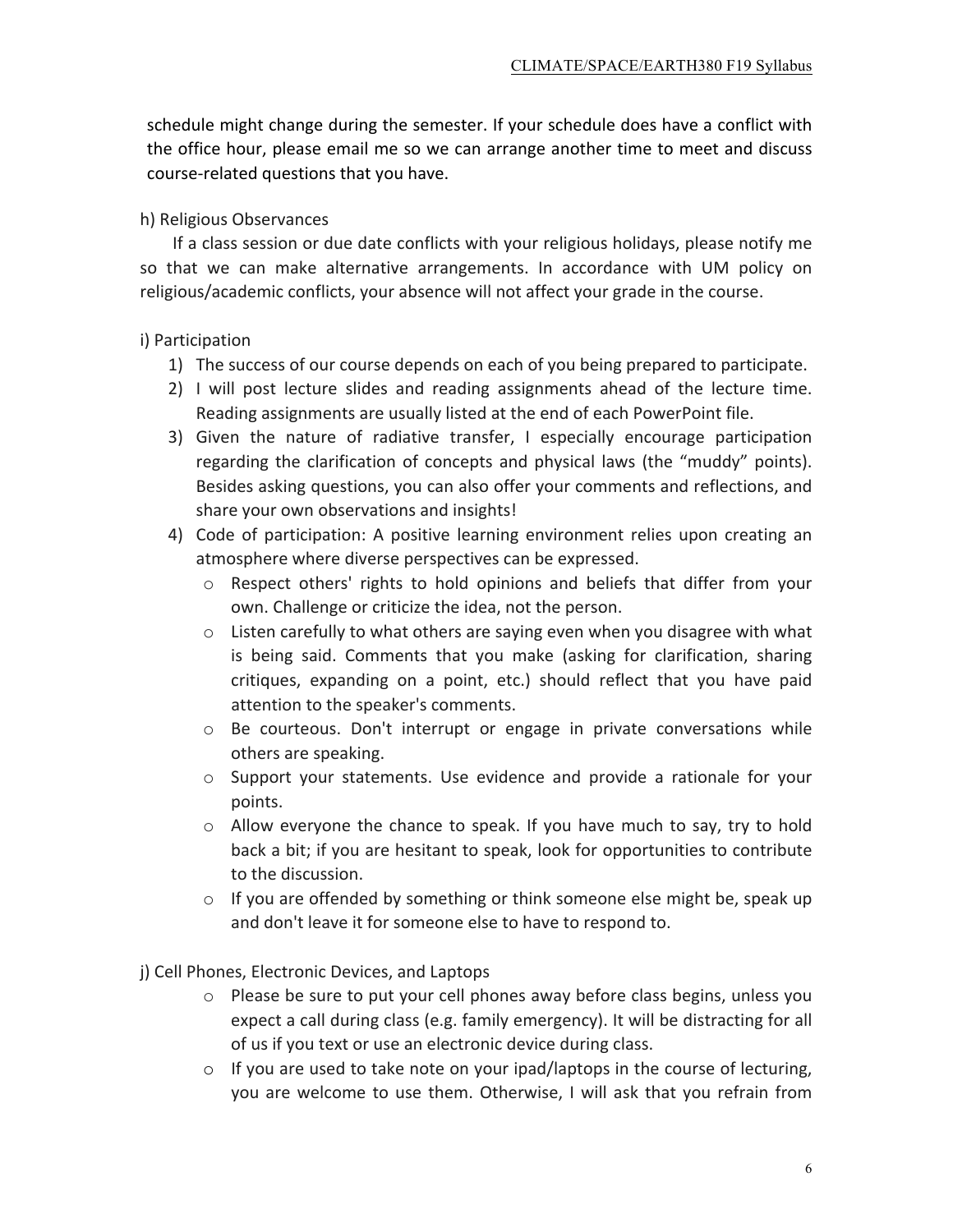using your laptop or ipad for other purposes in class.

### **Other Information**

### a) Accommodations for Special Needs

The University of Michigan is committed to ensuring the full participation of all students, and I am committed to making learning as accessible as possible for all students. If you have a disability and need an accommodation to participate in this class or to complete course requirements, please ask Services for Students with Disabilities (SSD) to provide documentation of the accommodations that you need. Then, please share this documentation with me as soon as possible, **preferably within the first few weeks of class**. I will treat as private and confidential any information that you share.

If you suspect that you may have a disability and would like to be tested, Services for Students with Disabilities can provide free screenings and referrals to low-cost diagnostic services.

Here is the contact information for Services for Students with Disabilities:

- Location: G-664 Haven Hall
- Phone: 734-763-3000
- Website: http://ssp.umich.edu/

### b) Mental Health Resources

1) As a student, you may experience challenges that negatively affect your learning, such as anxiety, depression, interpersonal or sexual violence, difficulty with eating or sleeping, grief/loss, and alcohol or drug problems. The University of Michigan offers several confidential services that you might find helpful for addressing such challenges, including

- o Counseling and Psychological Services (CAPS): 734-764-8312
- $\circ$  Sexual Assault Prevention and Awareness Center (SAPAC) 24-Hour Crisis Line: 734-936-3333
- o Psychiatric Emergency Services: 734-996-4747.

2) If you have a diagnosed mental health condition, you may also be able to register with Services for Students with Disabilities: see

 http://ssd.umich.edu/mental-health-conditions. 

## c) Sweetland Center for Writing

1) The Sweetland Center for Writing-located at 1310 North Quad-is a wonderful and free resource! If you would like additional feedback or assistance as you're planning, drafting, or revising your writing assignments, you can schedule an individual appointment with a Sweetland faculty member, drop in for a peer-tutoring session, correspond online with a peer tutor, or submit your work online to receive feedback within 72 hours.